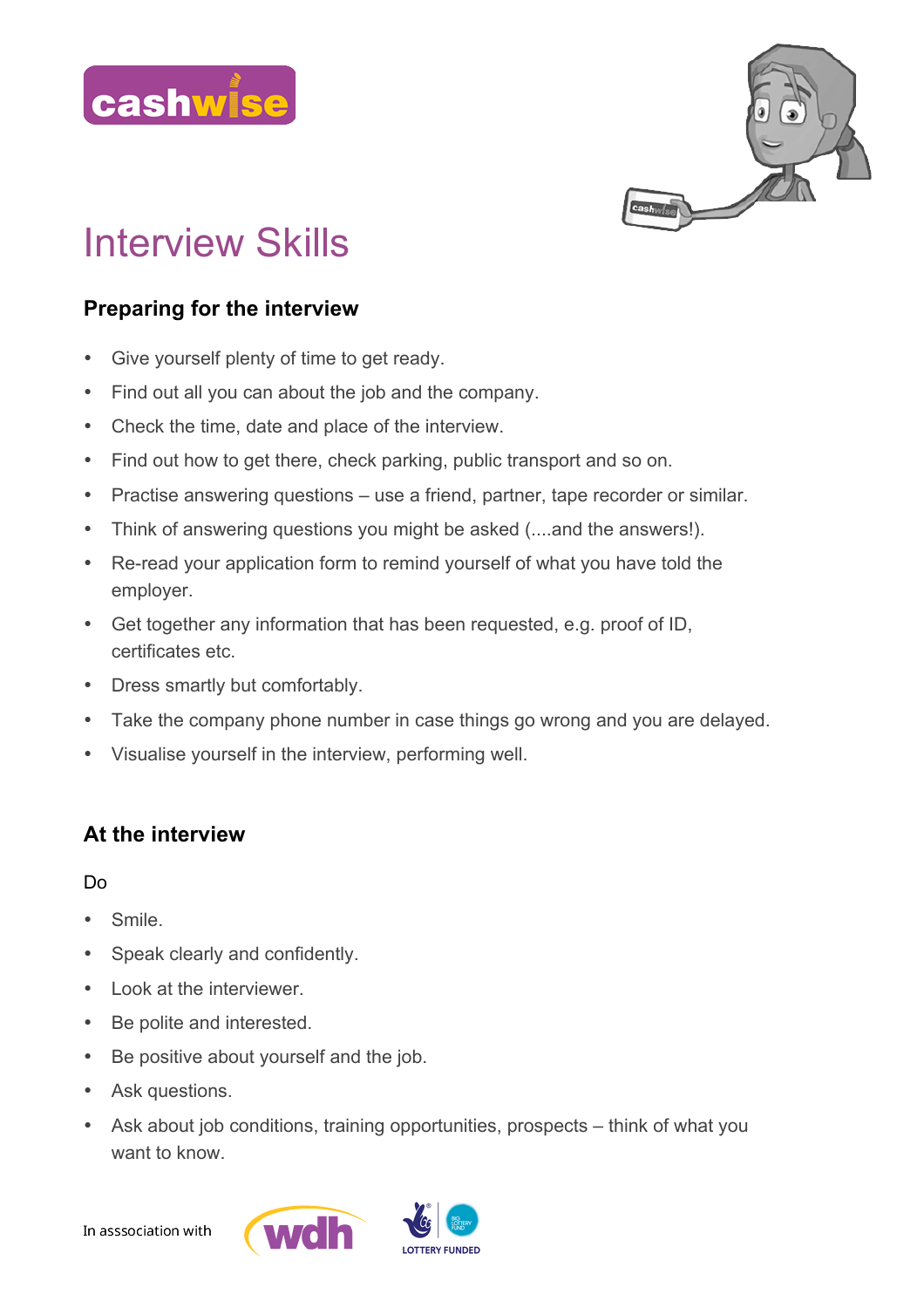



• Answer questions fully, not just yes or no.

### Don't

- Criticise previous employers.
- Make negative comments.
- Be late.
- Be afraid to ask for time to think or for more explanation of a question.
- Lie.
- Make jokes, flippant remarks or appear not to be taking the interview seriously.
- Overdo perfume or aftershave.
- **Overdress**
- Put on an act–it will show.

# **Present a Positive Image**

#### Do

- Relax while you are waiting for the interview.
- Think positively, picture yourself enjoying the interview and answering the questions brilliantly.
- Walk into the room confidently; move forward to shake hands if you feel confident enough to do so.
- Establish eye contact with the interviewer as soon as you enter the room and maintain it.
- Sit back in the chair in a relaxed but upright position.
- Listen attentively to questions and ask to have them repeated if you don't at first understand.
- Answer as fully as you can without wandering off the point and provide examples of your achievements where appropriate.
- If there is a panel, look at the person asking the questions.



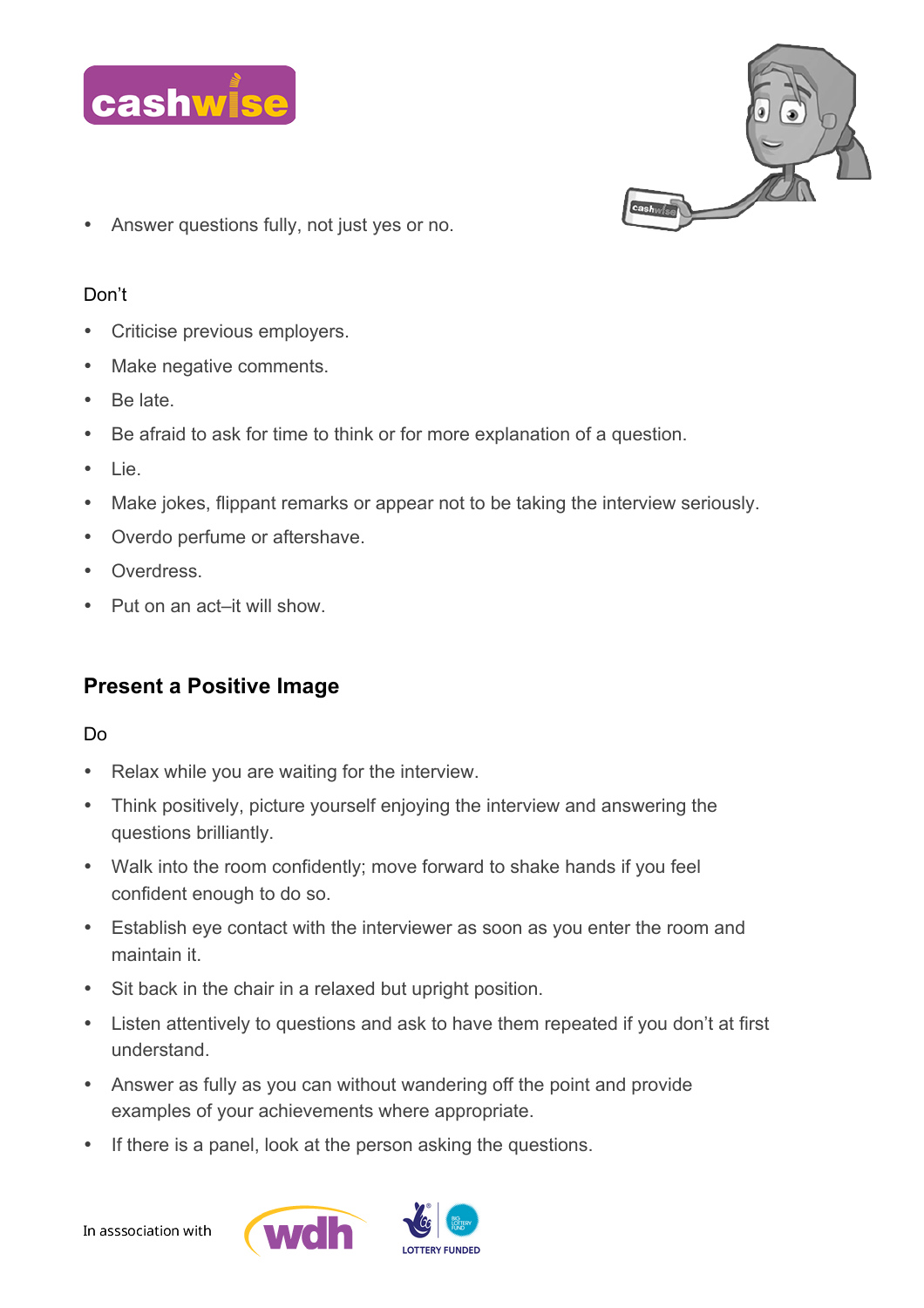



- Think about what you particularly have to offer and highlight this in your replies, it is your
- Achievements they want to hear about, not what the team did.
- Emphasise your strengths but always tell the truth.
- Speak clearly and confidently.

## Don't

- Sit until invited by the interviewer to do so.
- Slouch in the chair, or sit on the edge of it.
- Fidget or display other signs of nervousness.
- Joke, swear or be over familiar with the interviewer.
- Draw attention to your weaknesses.

# **What are Employers looking for?**

## Employers are looking for people who:

- work on their own initiative:
- work well as part of a team;
- have an understanding of the section they are going into, for example, housing;
- have a real enthusiasm for getting the job.

## **Employers also like to hear instances of how you can:**

- Make savings, e.g. costs, time and resources
- Avoid potential problems and reduce risks
- Improve appearance
- Organise work and meet deadlines easily
- Increase productivity / efficiency
- Use old things in a new way
- Provide more information